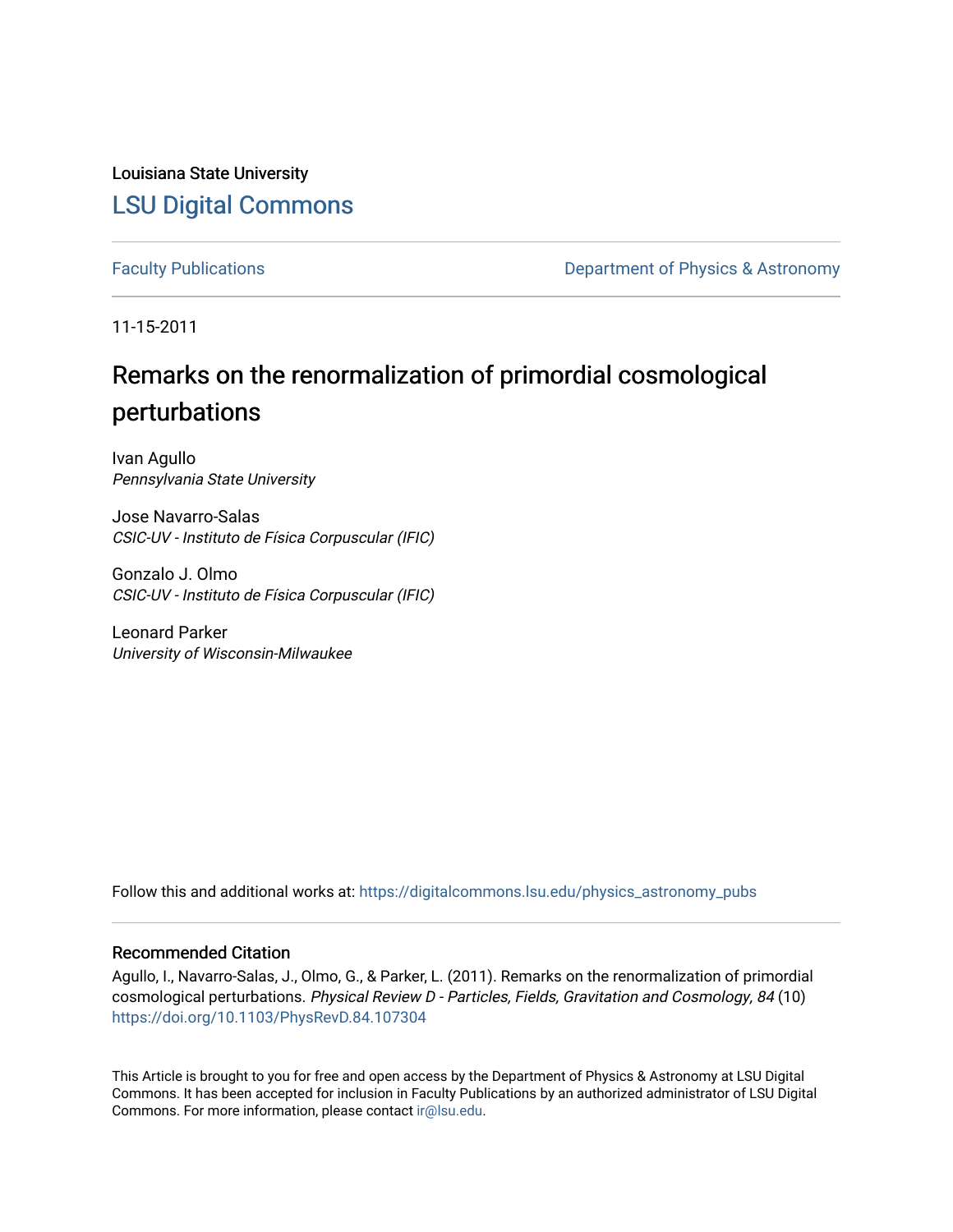

# CHORUS

This is the accepted manuscript made available via CHORUS. The article has been published as:

## Remarks on the renormalization of primordial cosmological perturbations

Ivan Agullo, Jose Navarro-Salas, Gonzalo J. Olmo, and Leonard Parker Phys. Rev. D **84**, 107304 — Published 15 November 2011 DOI: [10.1103/PhysRevD.84.107304](http://dx.doi.org/10.1103/PhysRevD.84.107304)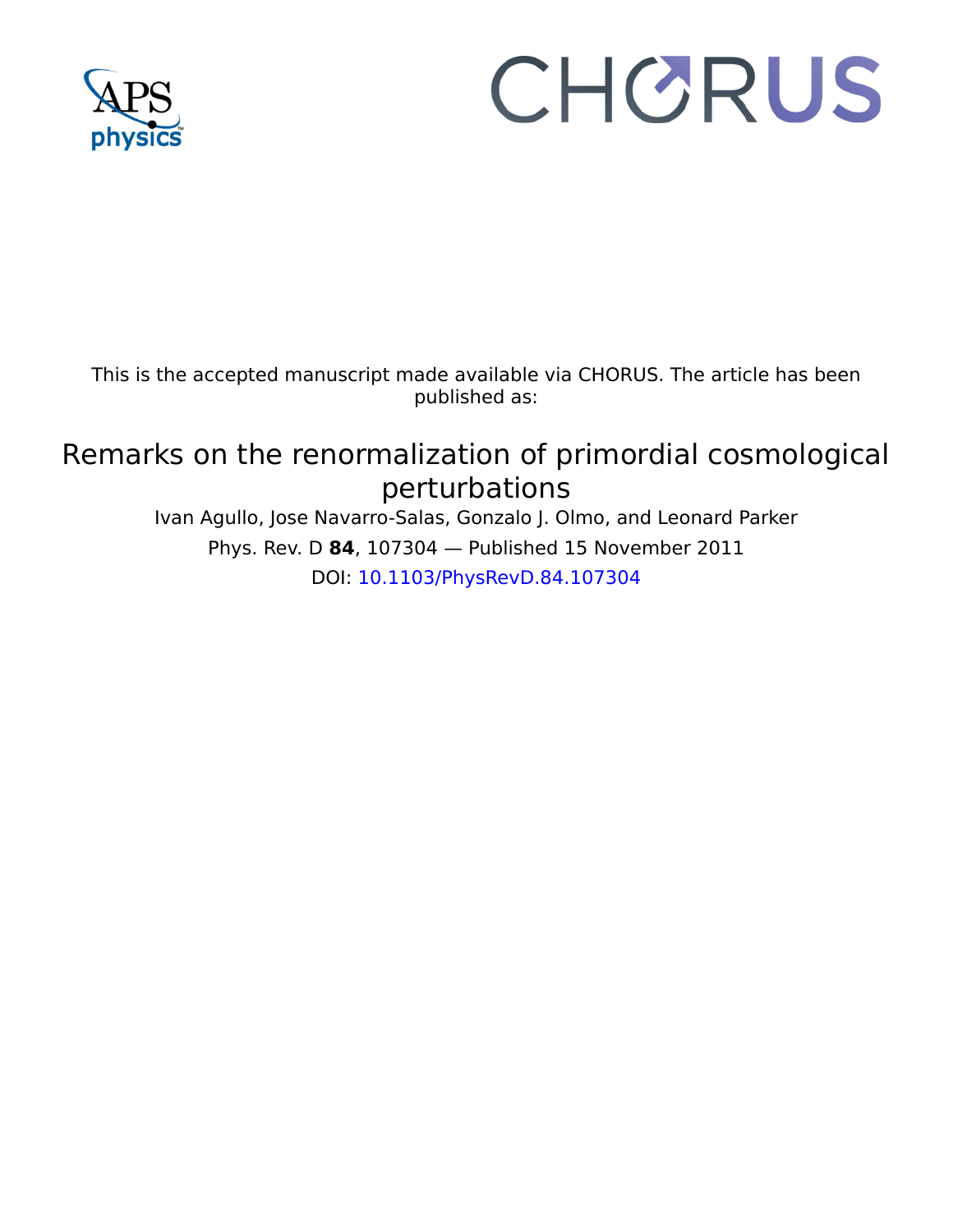#### Remarks on the renormalization of primordial cosmological perturbations

Ivan Agullo,<sup>1</sup> Jose Navarro-Salas,<sup>2,3</sup> Gonzalo J. Olmo,<sup>4</sup> and Leonard Parker<sup>3</sup>

<sup>1</sup> Institute for Gravitation and the Cosmos, Physics Department,

Penn State, University Park, PA 16802-6300, U.S.A.

 $2^{2}$  Departamento de Fisica Teorica and IFIC, Centro Mixto Universidad de Valencia-CSIC. Facultad de Fisica,

Universidad de Valencia, Burjassot-46100, Valencia, Spain, and

 $3$  Physics Department, University of Wisconsin-Milwaukee, P.O.Box 413, Milwaukee, WI 53201 USA

<sup>4</sup>Departamento de Fisica Teorica and IFIC, Centro Mixto Universidad de Valencia-CSIC. Facultad de Fisica,

Universidad de Valencia, Burjassot-46100, Valencia, Spain

(Dated: September 13, 2011, October 6, 2011, October11, 2011)

We briefly review the need to perform renormalization of inflationary perturbations to properly work out the physical power spectra. We also summarize the basis of (momentum-space) renormalization in curved spacetime and address several misconceptions found in recent literature on this subject.

PACS numbers: 98.80.Cq, 04.62.+v, 98.70.Vc

numbers: 98.80.<br>Cq, 04.62.+v, 98.70.Vc The inflationary universe [1] opens UV divergence concerns we to observationally test fundamental and it is not going to<br>nurved packing of duchs in curved space- finite range of wave I. Introduction. The inflationary universe [1] opens an exciting window to observationally test fundamental aspects of the theory of quantized fields in curved spacetime [2–5]. In a curved background, the vacuum energy of quantum fields enters into the gravitational field equations. As is well known, infinities arise in the computation of vacuum energy, and other expectation values quadratic in fields, due to the ultraviolet (UV) behavior of the field theory. Therefore, the potential gravitational effects of the quantum vacuum must be handled with care. Methods have been developed to define regularization and renormalization procedures to physically account for the effects of vacuum energy in free and interacting quantum field theory in curved spacetime.

In the cosmological scenario, it was shown in the early eighties that vacuum fluctuations can induce a primordial spectrum of density perturbations during an inflationary expansion. Remarkably, the calculated spectrum satisfactorily accounts for the origin of the cosmic inhomogeneities that we observe in the present universe. Let  $\varphi$ represent a generic field describing (scalar or tensor) perturbations during inflation. The quantum fluctuations of  $\varphi$  can be quantified by the mean square fluctuation in the vacuum state (see, for instance, [6])

$$
\langle \varphi^2(\vec{x},t) \rangle = \int d^3k |\varphi_k(t)|^2 \equiv \int_0^\infty \frac{dk}{k} \Delta_\varphi^2(k,t) \ . \tag{1}
$$

where  $\varphi_k(t)$  is defined by the expansion in Fourier modes of a free field operator

$$
\varphi(\vec{x},t) = \int d^3k (A_{\vec{k}} \varphi_k(t) + A_{-\vec{k}}^{\dagger} \varphi_k^*(t)) e^{i\vec{k}\vec{x}} , \quad (2)
$$

where  $A_{\vec{k}}$  and  $A_{\vec{k}}^{\dagger}$  $\frac{1}{k}$  are creation and annihilation operators, such that  $A_{\vec{k}}|0\rangle = 0$ . In the last equality of Eq. (1) we have defined the power spectrum  $\Delta^2_{\varphi}(k,t)$ , which is the quantity conventionally used in cosmology to quantify the variance  $(1)$ . For a single k, the power spectrum  $\Delta^2_{\varphi}(k,t)$  is well defined. However, the formal variance  $\langle \varphi^2(\vec{x},t) \rangle$  diverges in the UV. One could argue that this

UV divergence concerns ultrashort wavelength modes, and it is not going to affect the predictions regarding the finite range of wavelengths that we actually observe in cosmic inhomogeneities. But in view of the fact that the perturbations are a consequence of quantum field theory in curved spacetime, it was proposed in [7–10] that the physical power spectrum should be defined in terms of the renormalized mean square

$$
\langle \varphi^2(\vec{x},t) \rangle_{ren} = \int_0^\infty \frac{dk}{k} \tilde{\Delta}_\varphi^2(k,t) . \tag{3}
$$

They found that, when methods of renormalization in curved space-time are applied, the power spectrum at wavelengths of observational interest may be affected in ways that can be tested by observations in the not-toodistant future.

ization in curved spacetime and address several miscon<br>copitons found in recent literature on this scaling that<br>is subject. PACS wurthers: 98.80.Cn, 04.62.+v, 98.70.Vc<br>duction. The inflationary universe [1] operas UV dive It has been argued recently that the renormalization procedure used in [7–10] is not well-defined at the time scales at which cosmic inhomogenities are created during inflation, particularly at the time  $t_k$  that each mode crosses the Hubble sphere [11, 12]. In the present work, we briefly summarize the basis of renormalization (including its effects on the momentum-space power spectrum) in an expanding universe and address the criticisms raised in [11, 12]. We believe that the arguments and conclusions proposed in [11, 12] conflict with some of the basic principles of renormalization in curved spacetime. The last paragraphs in sections II and III summarize the arguments provided here in relation to the criticism of [11, 12].

II. Renormalization in curved space-time. The renormalization of expectation values like those corresponding to the mean square fluctuation and the stress tensor of a quantized field in a curved space-time is more involved than in Minkowski space, even for the simplest case of a free field. This is rooted in the fact that in a general curved space-time there are insufficient isometries to uniquely determine a global vacuum state. Moreover, the presence of space-time curvature yields new types of divergences not present in Minkowski space. This is true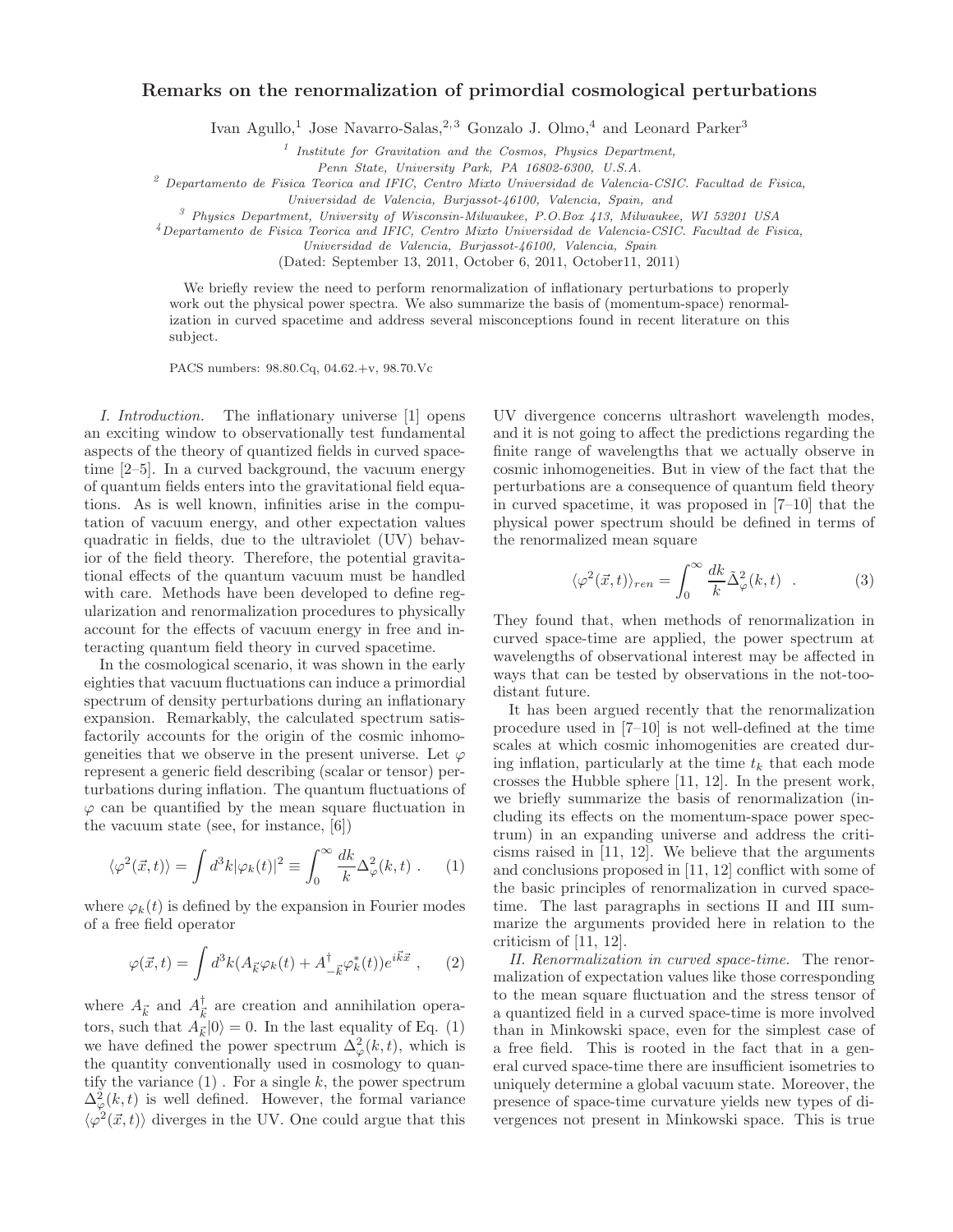for free as well as interacting fields.

It is instructive to briefly consider, in a general curved space-time, an interacting scalar field  $\varphi$  with a  $\lambda \varphi^4$  interaction term in its Lagrangian. In flat space-time, one usually renormalizes such an interacting theory by going to momentum-space and adding counter-terms to the Lagrangian that will cancel the regularized UV divergences in the momentum space integrals corresponding to Feynman diagrams. The latter method is not directly applicable in a general curved space-time because of the absence of a global and generally-covariant momentum-space expansion. However, this problem was overcome for a general smooth curved space-time in [13] by making use of a Riemann normal coordinate system (RNC) with its origin at a given space-time point  $x'$ . Such a coordinate system, based on the system of geodesics leaving the point  $x'$ , exists in any smooth space-time in a normal neighborhood of x ′ (i.e., one in which these outgoing geodesics do not intersect). In a RNC, the metric infinitesimally close to  $x'$  is Minkowskian and has vanishing first derivatives with respect to the space and time coordinates of the RNC. In addition, the metric has a well defined expansion in powers of the RNC coordinates y, which are defined for each space-time point  $x$  in the normal neighborhood of  $x'$  by means of the tangent vector at  $x'$  of the unique geodesic that connects  $x'$  to  $x$  and the invariant length of that geodesic.

In [13], Bunch and Parker (BP) defined a local momentum-space "Fourier" transform of the Feynman propagator  $G(x, x')$  based on an RNC with its origin at  $x'$ . Working in a *general* curved space-time, they used this local momentum-space method to evaluate the Feynman diagrams necessary to renormalize the interacting scalar field theory to second order in the interaction coupling constant  $\lambda$  appearing in the  $\lambda \varphi^4$  self-interaction. Dimensional regularization was used to replace the UV infinities that are present in 4-dimensions by covariant well-defined expressions. For the interacting theory, they introduced into the Lagrangian the minimal set of generally covariant counter-terms necessary to absorb the regularized UV "infinities" into the values of the constant coefficients of these counter-terms. This process leaves one with a Lagrangian having terms of the same form as the original counter-terms, but with "renormalized" constant coefficients that are assumed to be finite, well-defined, and in principle measurable.

The terms that involve the curvature at the spacetime point  $x'$  were shown to drop out of the final result. This step is non-trivial and necessary for the renormalized interacting theory to be covariant in a general curved space-time. This calculation showed that interacting  $\lambda \varphi^4$ theory is renormalizable in a general curved space-time to second order in  $\lambda$ . The reason for using the *minimal* set of counter-terms is to alter the original Lagrangian as little as possible, thus avoiding the arbitrary introduction of interactions that are not necessary for renormalization.

They also calculated the leading terms of their local momentum-space expansion of the propagator that remain when  $\lambda = 0$ , (i.e., for the non-interacting, free field). For example, for a minimally coupled free field,  $\varphi$ , the local momentum-space Fourier transform of  $|g(x)|^{-1/4} G(x,x') |g(x')|^{-1/4} \equiv \bar{G}(x,x')$  has an asymptotic expansion for large  $k^2$  that is given by [13]

$$
\bar{G}(k; x') \sim \frac{1}{-k^2 + m^2} + \frac{R(x')}{6(-k^2 + m^2)^2} + \cdots, \quad (4)
$$

where k is the 4-momentum,  $m$  is the mass of the field, and the ellipsis  $(\cdots)$  includes terms that go as the third and fourth powers of  $1/(-k^2 + m^2)$ . The coefficients of those terms are formed from contractions of Riemann tensors and their derivatives, evaluated at point  $x'$ , and are given explicitly in Eq.  $(2.21)$  of [13], with  $k^2$  in their results replaced by  $-k^2$  because we are using the opposite metric signature, namely  $(+, -, -, -)$ , in the present paper. By carrying out the inverse Fourier transformation back to curved space-time, they were able to recast this series into the form of the proper-time or heat kernel expansion of  $\bar{G}(x, x')$  [14].

As is well known, the expectation values  $\langle T_{\mu\nu}(x')\rangle$  of the energy-momentum tensor of the free scalar field in physical states can be found from the exact expression for the Green function  $G(x, x')$  by applying to  $G(x, x')$  the appropriate second-order differential operator that produces the expression for the operator  $T_{\mu\nu}(x')$  in the coincidence limit as  $x \to x'$  and taking the expectation value in the physical state of interest. From the asymptotic series for  $\overline{G}(k; x')$  discussed above, it is clear that the terms in that series up to those that go as  $1/(-k^2 + m^2)^3$ , will produce divergent contributions to  $\langle T_{\mu\nu}(x')\rangle$  when the Riemann normal coordinate  $y$  is taken to zero and the dimension  $n$  is taken to the value 4 in the *n*-dimensional Fourier transform. It can be seen that, when the two spatial derivatives in  $T_{\mu\nu}$  are taken into account, the first term in (4) gives a contribution to  $\langle T_{\mu\nu}(x')\rangle$  that has a quartic UV divergence that does not depend on the curvature at  $x'$ , the second term has a quadratic UV divergence that depends on the Ricci scalar curvature  $R(x')$ , and the subsequent terms have logarithmic UV divergences that depend in a more complicated way on contractions and spatial derivatives of the Riemann tensor, evaluated at  $x'$ .

It is also clear that these UV divergent contributions to  $\langle T_{\mu\nu}(x')\rangle$  have the same state-independent expression in terms of the curvature tensor and its derivatives at  $x'$ . The leading (quartic) divergence reduces to the vacuum energy in flat space-time and is customarily subtracted from the physical or renormalized value of  $\langle T_{\mu\nu}(x')\rangle$  in a general curved space-time. The other state-independent divergences coming from the leading terms in the asymptotic series in (4), are also subtracted. Alternatively, one can rewrite the full Lagrangian (including the gravitational terms) to include counter-terms having the same form as the expressions involving the Riemann tensor and its derivatives in these UV divergences. Then one can absorb the regularized expressions for these UV infinities into the constants in front of similar terms added to the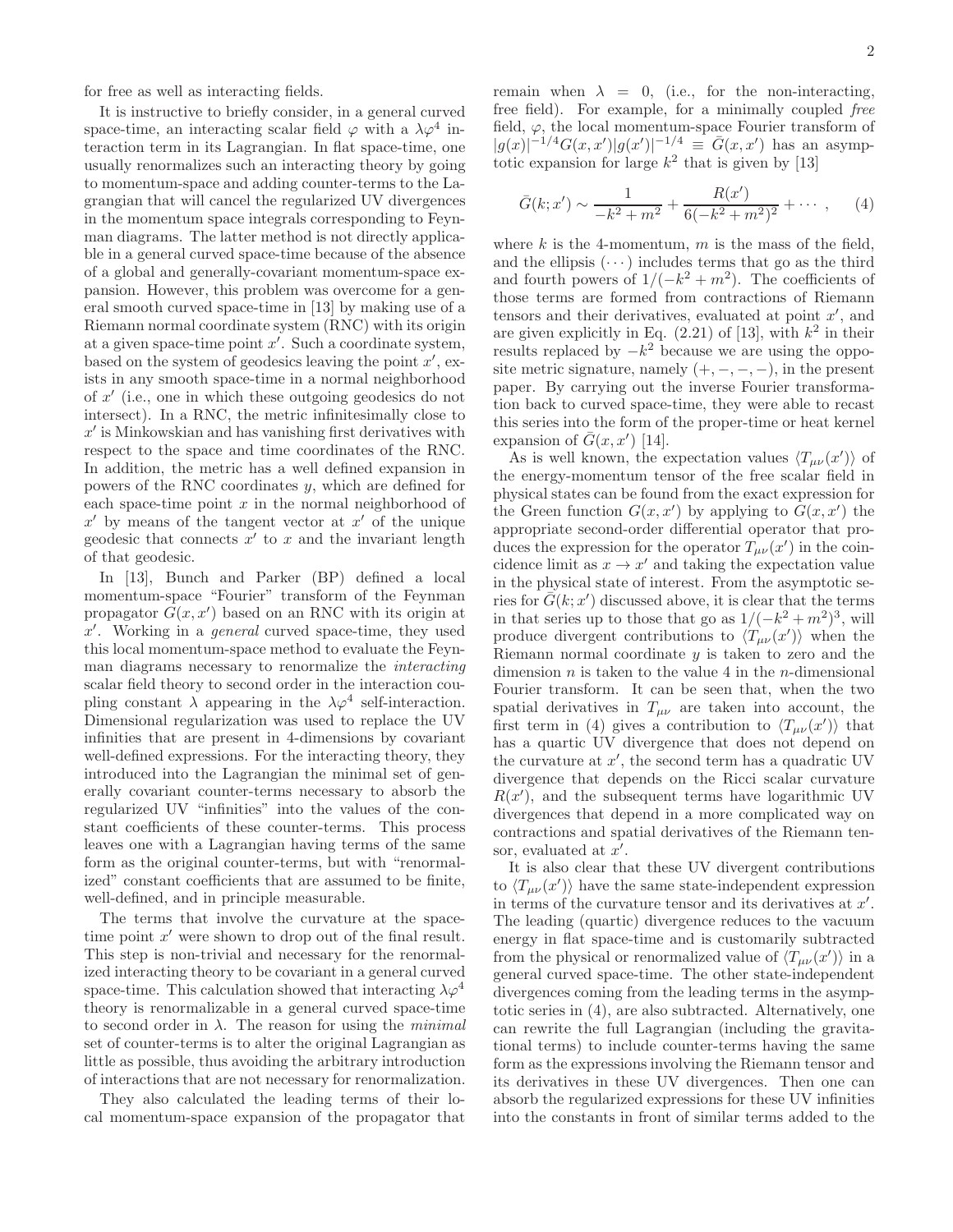original Lagrangian (similar to the procedure described above for the interacting field). Thus, the renormalization of the free field requires covariant terms involving the curvature tensor to be added to the Lagrangian with coupling constants that are in principle measurable.

Whether one thinks simply of subtracting these stateindependent UV-infinite terms from the formal expression for  $T_{\mu\nu}$  or thinks of those terms as renormalizing the coupling constants of terms present in the full Lagrangian, the result is the same, namely, a quantity that has no UV infinities when its expectation value is evaluated for any physical state in 4-dimensions. Its expectation value is what we will refer to as the renormalized expectation value of the energy-momentum tensor, denoted by  $\langle T_{\mu\nu}(x') \rangle_{\text{ren}}$ .

Now let us consider the renormalization of the variance  $\langle \varphi^2(\vec{x}, t) \rangle$  within the local momentum space method we are considering. The expression for the renormalized variance  $\langle \varphi^2(\vec{x}', t') \rangle_{\text{ren}}$  in any given physical state is obtained by subtracting the terms in the asymptotic series that would give UV infinities from the solution for  $\bar{G}(k; x')$  in the normal neighborhood of x'. The variance involves no derivatives of  $\varphi(x)$ , so only the first two terms in Eq.(4) are subtracted from the local Fourier transform of  $\overline{G}(k; x')$ . Then the inverse of the local momentum space Fourier transform can be performed, giving a welldefined operator that we will denote by  $\overline{G}(x; x')_{\text{ren}}$ . The coincidence limit  $(x \to x')$  of the expectation value of this quantity, then gives the renormalized value of the variance at  $x'$  in any given physical state. Thus, we obtain the result,

$$
\langle \varphi^2(x') \rangle_{\text{ren}} = \lim_{x \to x'} \bar{G}(x; x')_{\text{ren}} \tag{5}
$$

As explained previously, we are subtracting only the minimum number of terms needed to give an expression having no UV divergences. Even though we found it necessary to subtract four terms of the asymptotic series to obtain  $\langle T_{\mu\nu}(x')\rangle_{\text{ren}}$ , since the renormalization of the variance involves only the first two counter-terms, there is no reason to subtract additional terms in the series. In the gravitational part of the Lagrangian of the renormalized theory the additional covariant terms needed to renormalize the energy-momentum tensor will still appear, but it would be uneconomical and would lead to unnecessary complications to subtract the corresponding momentum space terms from  $\bar{G}(k; x')$  in calculating the renormalized variance because those terms are not necessary to regularize UV divergences in the variance. One does not wish to introduce physical effects into the theory that are not required by the actual renormalization process. Hence, one uses the principle of minimal subtraction.

In the above discussion of renormalization in a general curved space-time, the asymptotic expansion of  $\tilde{\vec{G}}(k; x')$ in (4) was used to identify the set of UV divergent terms in the local momentum space expansion in the normal neighborhood of x'. The asymptotic expansion was not used to approximate a solution of the differential equation for  $\overline{G}(k; x')$  that would be the local momentum space

Fourier transform of some particular global Green function  $G(x, x')$  for values of x in the normal neighborhood of  $x'$ . As noted above, one subtracts the minimum number of terms in the asymptotic expansion (4) that are required to renormalize the UV divergences of the variance, namely, the first two terms in that expansion. It has been argued [11, 12] that subtracting these two terms is not reliable for values of  $k$  sufficiently small that the second term in the expansion (4) is not small compared to the first term. As we see it, such an argument seems based on the incorrect view that the large-momentum series should approximate the exact solution for the Green function  $\bar{G}(k; x')$  within the normal neighborhood of x'. Because in doing renormalization one generally uses an asymptotic series, which does not necessarily converge, to identify the terms that must be subtracted, minimal subtraction to achieve a UV finite result is a well-defined and reasonable procedure. Neither the behavior of the asymptotic series for finite momentum, nor the size of the normal neighborhood, is relevant to defining the UV renormalization subtraction terms.

III. Adiabatic regularization in an RW universe. A spatially flat RW universe, for which  $ds^2 = dt^2$  –  $a(t)^2(dx^2+dy^2+dz^2)$ , is often used as the background space-time in discussions of inflation. In such a universe, the 3-dimensional hypersufaces of constant  $t$  are homogeneous and the relevant quantized perturbation field can be expanded as in Eq. $(2)$ . The method of *adiabatic reg*ularization in the RW universe [2, 15] starts with the formal expression for  $\langle T_{\mu\nu}(x')\rangle$ , which is a function of t ′ in the RW coordinate system. As described above in connection with the local momentum space method, one can make a large momentum asymptotic expansion of the 3-dimensional Fourier transform of this quantity and identify the leading terms in that expansion that would give UV divergences in the integration over  $\vec{k}$ . These terms are the same for any physical state. Now, instead of using dimensional regularization or some other regularization method to find the covariant form of the counter-terms that would be added to the Lagrangian in the course of renormalization, in adiabatic regularization one goes directly to the step of subtracting the relevant leading terms in this momentum space asymptotic expansion from the formal expression for the spatial 3-dimensional Fourier transform of  $\langle T_{\mu\nu}(x')\rangle$ . This step insures that the integrand of this 3-dimensional Fourier transform will not give any UV divergences when integrated over 3-momentum. The renormalized expression for  $\langle T_{\mu\nu}(x')\rangle_{\text{ren}}$  is defined by this momentum integral.

It is worth remarking that just as explained earlier in connection with the  $\lambda \phi^4$  interaction, the minimal number of terms in the asymptotic series are subtracted in the process of adiabatic subtraction and renormalization, so as to change the form of the original unrenormalized Lagrangian as little as possible in constructing the renormalized Lagrangian (including the gravitational part of the Lagrangian). Note that after making the subtractions in the above method of regularization the integrand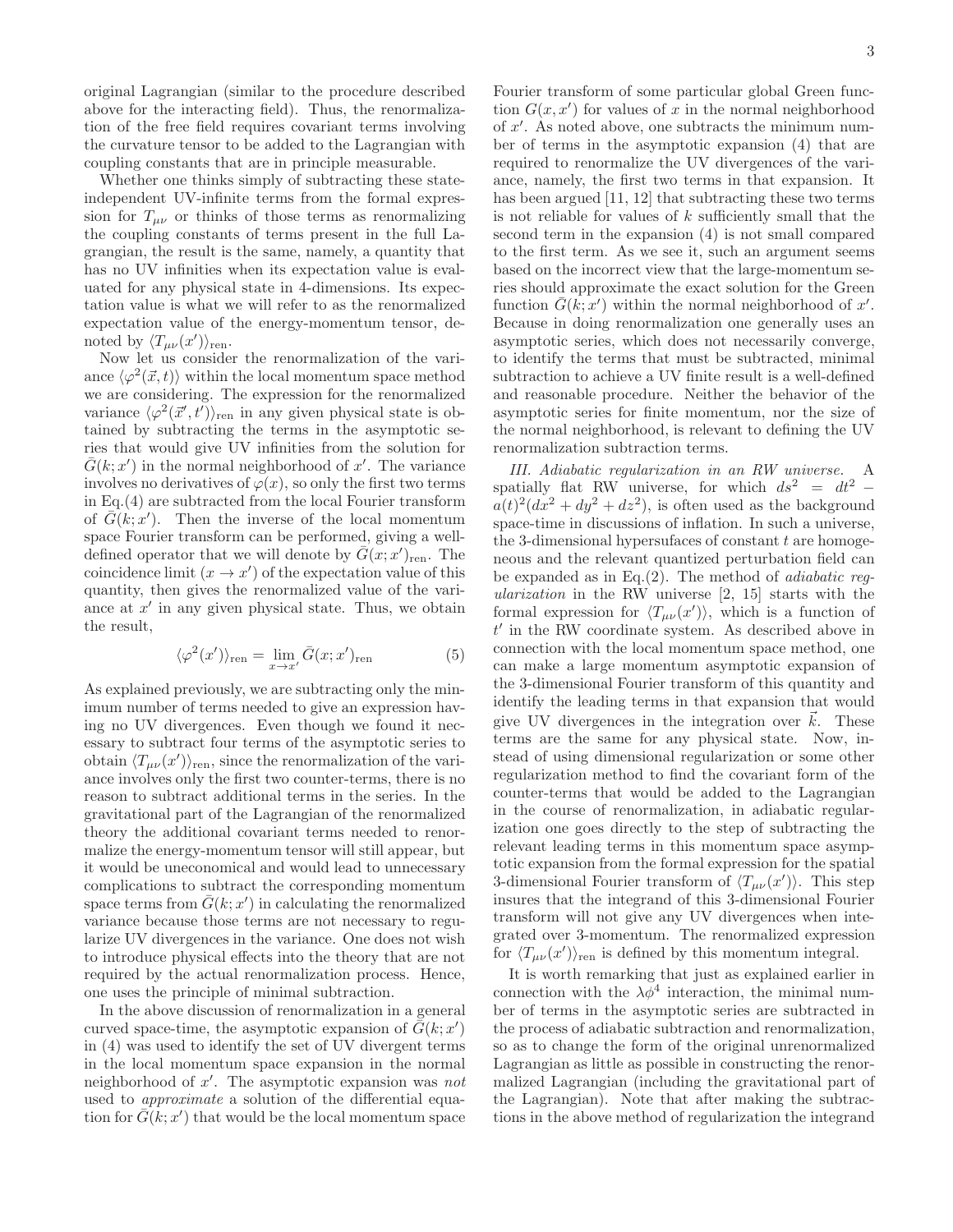of the momentum integral is already regularized (i.e., the momentum space integrand no longer has any UV infinities when it is considered as a whole). One of the nice points of this process of adiabatic regularization is that it directly displays the spectral properties of the renormalized physical quantity, such as  $\langle T_{\mu\nu}(x')\rangle_{\text{ren}}$ .

Regarding the variance  $\langle \varphi^2(x') \rangle$ , one proceeds in parallel to the method outlined above for the energymomentum tensor. The relevant leading terms in the momentum space asymptotic expansion have to be subtracted from the formal expression for the spatial 3 dimensional Fourier transform of  $\langle \varphi^2(x') \rangle$ . Minimal subtraction requires keeping only up to second adiabatic order subtraction terms. The renormalized expression for  $\langle \varphi^2(x') \rangle_{\text{ren}}$  is then defined by the momentum integral, regardless of the expansion rate of the universe (assuming the expansion is sufficiently smooth and that infrared divergences that may occur for zero mass are dealt with properly). Therefore, we disagree with the argument [11, 12] that adiabatic renormalization fails when the expansion rate  $H$  is larger than the physical momentum scale  $k/a(t)$ .

IV. Renormalization in the inflationary universe. In the physical situation in which the field  $\varphi(\vec{x}, t)$  represents scalar or (a polarization mode of) tensorial metric perturbation during inflation,  $\varphi(\vec{x}, t)$  must be treated as a massless field. The term  $V''$  appearing in the wave equation of scalar perturbations, where  $V$  is the potential of a slow-roll inflationary model, should be considered as a second-order adiabatic term [9, 10]. In the massless limit, the subtraction terms defined by the BP renormalization [13] and those obtained with the adiabatic renormalization coincide, thus defining a unique expression for the (renormalized) power spectrum [10], namely,  $\tilde{\Delta}_{\varphi}^2(k,t) = 4\pi k^3(|\varphi_k(t)|^2 - C_k(t)).$  The subtraction terms  $C_k(t)$  can be obtained easily from the two first terms in the expansion (4) (or equivalently by the adiabatic expansion of the modes).[16]

For scalar perturbations in single-field, slow-roll inflation one finds (see [10] for details)

$$
C_k^{(\delta\phi)}(t) = \frac{1}{2(2\pi)^3 a^3} \left[ \frac{a}{k} + \frac{a^3}{2k^3} H^2(2 - 3\eta + 5\epsilon) \right] , \tag{6}
$$

where  $\delta\phi$  is the inflaton perturbation (in the spatially flat gauge), a is the expansion factor,  $H \equiv \dot{a}/a$ , and  $\epsilon$  and  $\eta$  are the usual slow-roll parameters; while for tensorial perturbations one gets

$$
C_k^{(h)}(t) = \frac{16\pi G}{2(2\pi)^3 a^3} \left[ \frac{a}{k} + \frac{a^3}{2k^3} H^2(2 - \epsilon) \right],\tag{7}
$$

where  $h$  stands for one of the two independent fluctuating modes. Taking into account the overall factor of  $a^{-3}$ , the first terms in square brackets in (6) and (7) decay rapidly with time during inflation. However, the second terms in square brackets change very slowly during slow-roll inflation and, while maintaining the nearly scale-invariant behavior, produce a non-negligible effect

in the power spectrum even at late times during inflation, as explicitly worked out in [10].

Acknowledgements. This work has been partially supported by the Spanish grants FIS2008-06078-C03- 02, FIS2010-09399-E, the Consolider Program CPAN (CSD2007-00042), and NSF grants PHY-0503366 and PHY0854743 and Eberly research funds of Penn State University. We thank A. Ashtekar for stimulating discussions. J. N-S thanks MEC for a sabbatical grant and the Physics Department of the University of Wiscosin-Milwaukee for their kind hospitality.